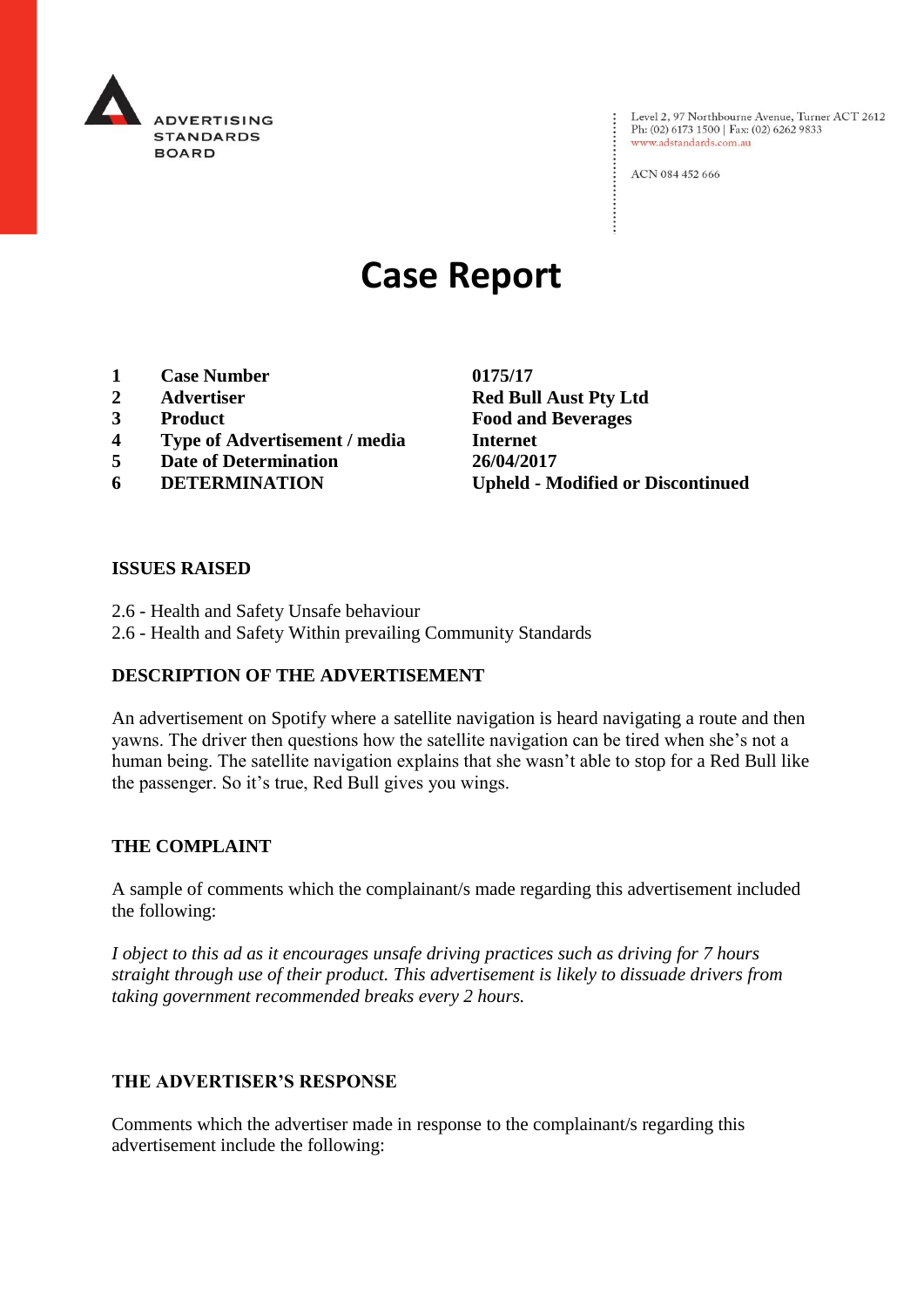*Re: Complaint reference numbers: 0170/17 and 0175/17*

*In this particular radio advertisement, a car satellite navigation system takes on a human persona when it indicates that it is tired after driving for a period of time. The satellite navigation system states that it is not able to stop and have a Red Bull like the driver and it is implied that the satellite navigation system is "tired". The irreverence being that a robot cannot actually be tired.*

*This advertisement intends to promote Red Bull in a spirited, fresh and cheeky way, portraying a story that is targeted towards drivers, who are an adult audience with licensed responsibility to operate vehicles. To any reasonable person, it is clear that the anthropomorphic car satellite system is imaginary. A reasonable person would clearly conclude that the advertisement is not to be taken literally as a car satellite navigation system could not actually be tired.*

*Red Bull Australia has reviewed the AANA Code of Ethics as requested and does not believe that this advertisement breaches any of the codes. Red Bull Australia provides the following responses specifically to Section 2.0 of the AANA Code of Ethics as requested;*

*Section 2.1 – not relevant as the particulars of Section 2.1 are not referenced in the advertisement*

*Section 2.2 – not relevant as the particulars of Section 2.2 are not referenced in the advertisement*

*Section 2.3 – not relevant as the particulars of Section 2.3 are not referenced in the advertisement*

*Section 2.4 – not relevant as the particulars of Section 2.4 are not referenced in the advertisement*

*Section 2.5 – not relevant as the particulars of Section 2.5 are not referenced in the advertisement*

*Section 2.6 – the advertisement is in line with prevailing community standards on health and safety as it does not promote, infer, or imply behaviour that is anathema to prevailing community standards on health and safety.*

*Furthermore, the advertisement does not breach community expectations in relation to road safety messaging, for the following reasons:*

*• The advertisement does not promote driving without stopping, in fact it encourages it;*

*• The satellite navigation system states that the driver has stopped to have a Red Bull, this is in line with responsible road safety messaging;*

*• Furthermore, the intent and purpose of the advertisement is to encourage consumers to "stop on the way". This also aligns with responsible road safety messaging;*

*• A reasonable person would not conclude, prima facie, that the driver has only stopped once. It is reasonable for the reference to stopping to refer to several stops, which aligns with road safety messaging;*

*• The satellite navigation system refers to "driving for 7 hours", which the human character expresses disagreement with. This is intended to be interpreted humorously to infer that the car satellite navigation system is mistaken – which is incongruous as it is a robot. This is further reinforced by the human character stating "You aren't a real human being, or are you?";*

*• The reference to "driving for 7 hours" can be interpreted as puffery inferring that the*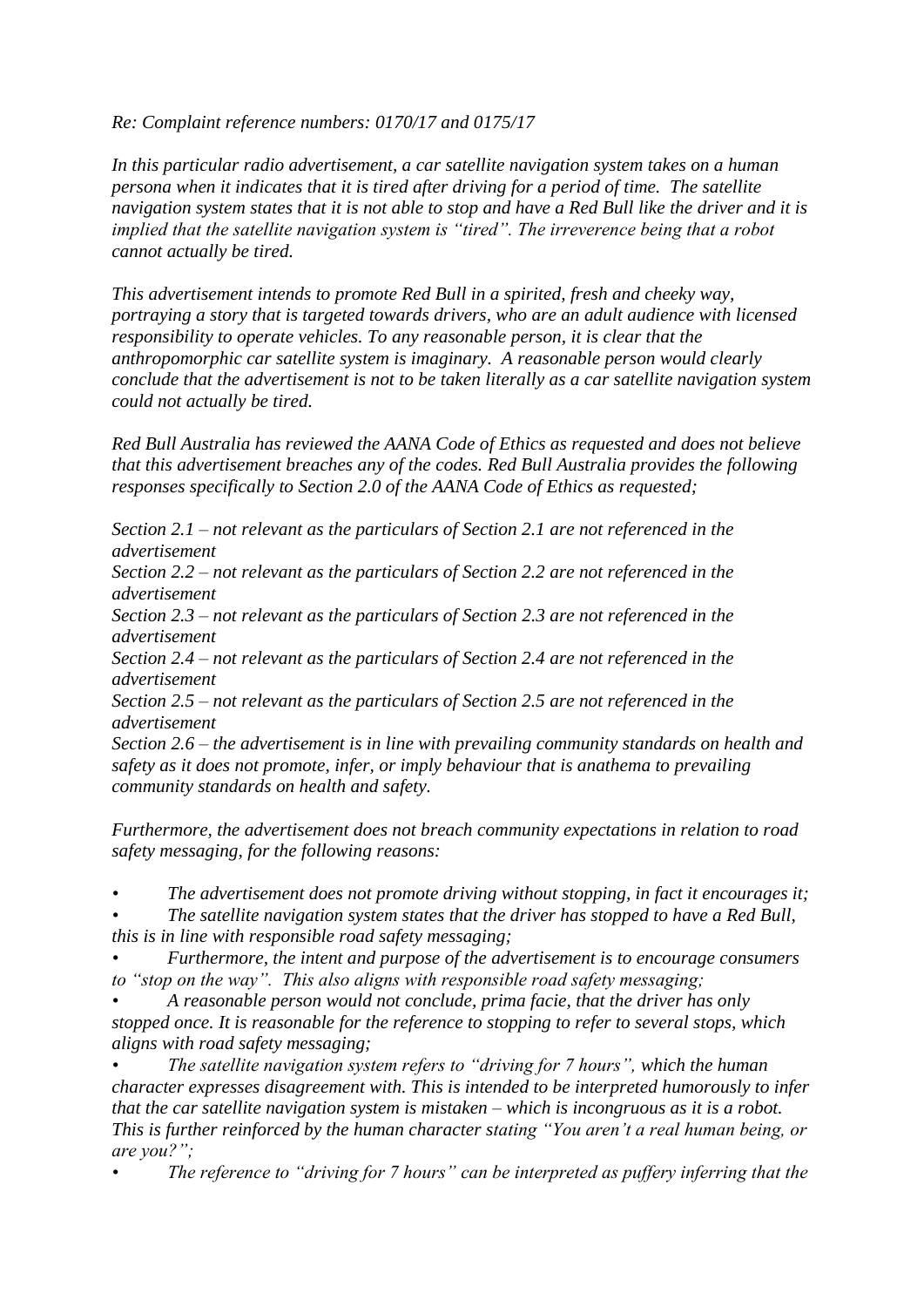*length of time is not accurate i.e "the car has been driving for ever and ever".*

*Moreover, the absurdist implication that a car satellite navigation is tired reinforces road safety messages as it reminds consumers that a break is required, which in fact the human character in the advertisement has done.*

*As a food and beverage product, Red Bull Australia can confirm that this advertisement is not directed at children as it references a person of driving age, and the advertisement is not aired during radio shows directed at children.*

*Finally, as a responsible corporate citizen that takes its ethical and moral obligations seriously Red Bull Australia has, without prejudice to the above proceedings, voluntarily decided to immediately cease broadcasting the aforementioned advertisement to ensure that there is not even the smallest risk of further offence.*

## **THE DETERMINATION**

The Advertising Standards Board (the "Board") considered whether this advertisement breaches Section 2 of the AANA Code of Ethics (the "Code").

The Board noted the complainants concerns that the advertisement encourages unsafe behaviour by suggesting it is ok to drive for 7 hours without a break.

The Board reviewed the advertisement and noted the advertiser's response.

The Board considered Section 2.6 of the Code. Section 2.6 of the Code states: "Advertising or Marketing Communications shall not depict material contrary to Prevailing Community Standards on health and safety".

The Board noted this advertisement was aired on the Internet – Spotify and features the voice of an in car GPS navigation system giving the driver instructions to reach his destination. The voiceover yawns and the conversation between the two refers to the fact that the navigation system has not had a break (unlike the driver) who stopped for a red bull.

The Board noted the complainants concerns that the advertisement promotes the consumption of energy drinks ie: red bull as a means of overcoming driver fatigue rather than a rest stop.

The board noted the Queensland Government website that encourages drivers to take a break every 2 hours https://www.qld.gov.au/transport/safety/holiday-travel/stops/reviver/index.html

The Board noted that the advertisement is intended to give the impression of a long road trip. The Board noted that the interaction between the driver and the GPS is light hearted and noted that when the GPS states that she is tired because they have been driving for seven (7) hours the driver is surprised at how long it has been.

The board noted that the GPS does clarify that she is tired compared to the driver because he has had the chance to have a rest and has consumed a red bull (a caffeinated beverage). The board noted the NSW government Transport for NSW website suggests that tips to avoid feeling tired when driving includes